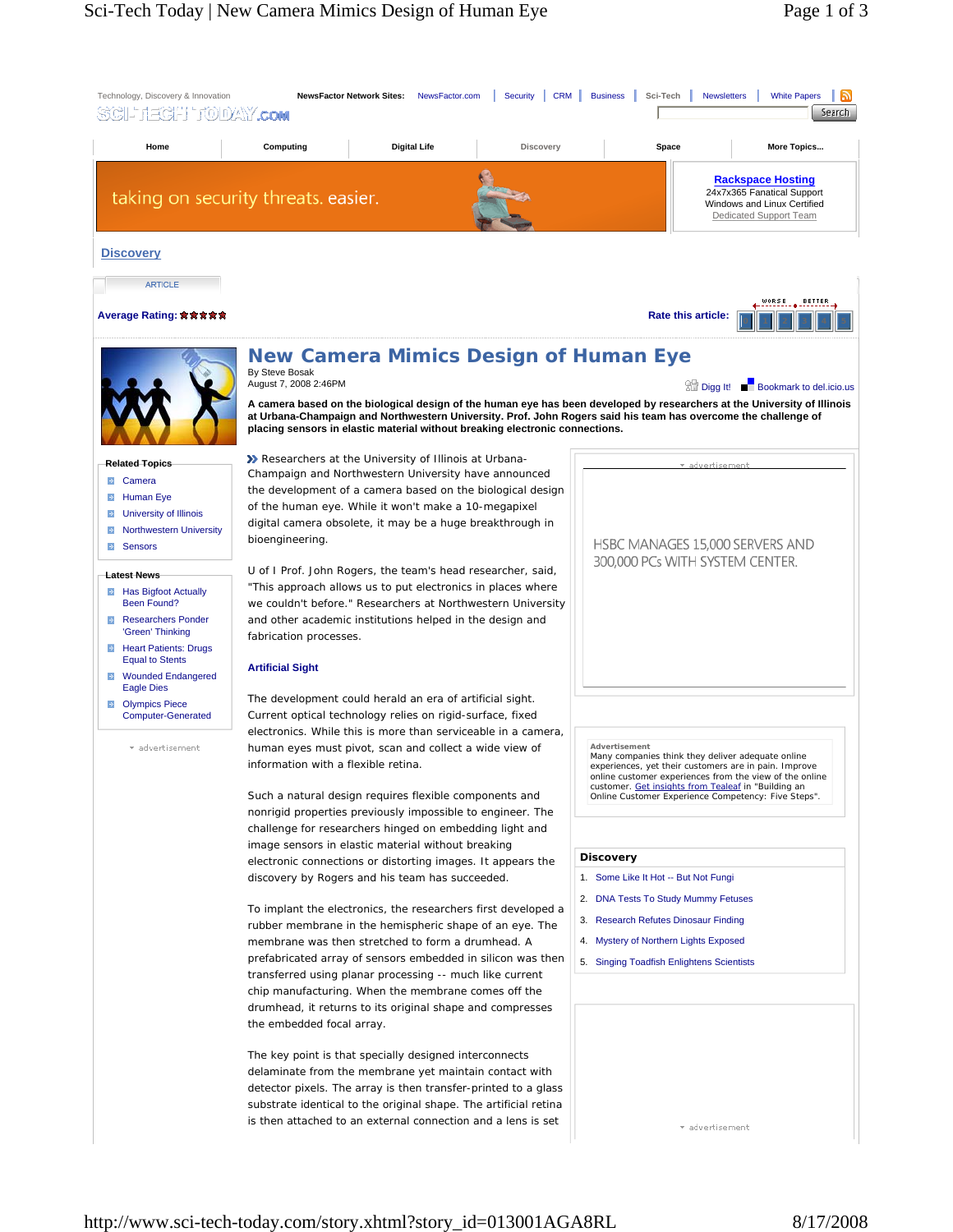into the assembly.

### **Resolution Factor**

implement microsoft forefront.

The result is the world's first imaging  $\mathbb I$  device modeled on the eye. The resolution of the device is just 256 pixels - but according to Rogers, this is not as low as it may sound.

"By using biologically inspired imaging modes, in which the electronic eye rotates through small angles and the computer synthesizes a sequence of images, we achieve much higher levels of effective resolution," he said. "The small number of pixels is limited only by our university clean-room fabrication facilities. Theoretical analysis by our collaborators at Northwestern confirm the compatibility of the basic approaches with much higher numbers of detector pixels."

The implications for research into retina replacement are huge. The U of I device is based on a natural eye design, including the focal point of the lens. "Hemispherical detector arrays are also much better suited for use as retinal implants than flat detectors," Rogers said. "The ability to wrap high-quality silicon devices onto complex surfaces and biological tissues adds very interesting and powerful capabilities to electronic and optoelectronic device design."

Asked if the work is directly applicable to biomedical research, Rogers said, "In our present fabrication sequence, the thin elastomer drumhead is used only as an element to accomplish the planar-to-hemispherical geometry transformation. The final substrate is glass. One could, conceivably, use the elastomer itself as the substrate. Such an approach would, clearly, enhance the biocompatibility by matching the mechanical properties of the artificial retina to the actual retina. That's a concept for future work.

The ability to hook into human tissue -- the brain, for example -- is a great leap forward in complexity. Just a few years ago, naysayers were still arguing that an artificial camera based on the eye's design was too difficult to build.



## TOP-RATED BY READERS





**HP STORAGEWORKS PRODUCTS** 

» FIND THE RIGHT SPACE **BIG BIG BIG** 



### **Network Security Spotlight**



Judge Refuses to Lift Gag Order on MIT Students A federal judge has refused to lift the gag order imposed on three students at the Massachusetts Institute of Technology barring them from disseminating information about security flaws.

U.S. Not Ready for Georgia-Style Computer Attacks While Internet attacks continue in Georgia, security experts say the U.S. is not prepared for similar attacks that could steal confidential data and wreak havoc on U.S. computer systems.

Kill Bits for Aurigma, HP Support in Microsoft Patches For all talk the about the recent mammoth Patch Tuesday, there was little discussion surrounding a new set of ActiveX kill bits for Aurigma Image Uploader and HP Instant Support.